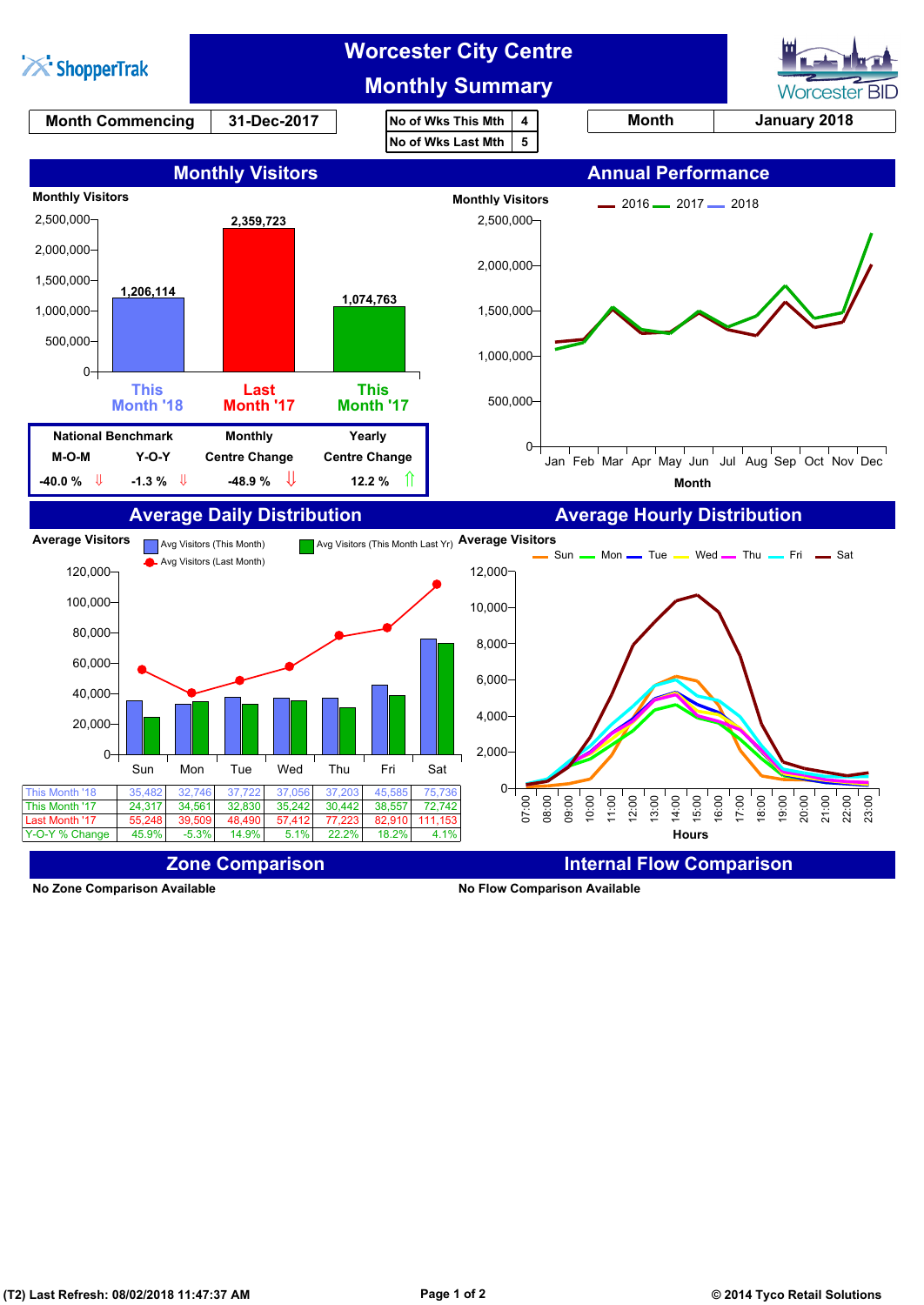

#### **FootFall by Entrance**

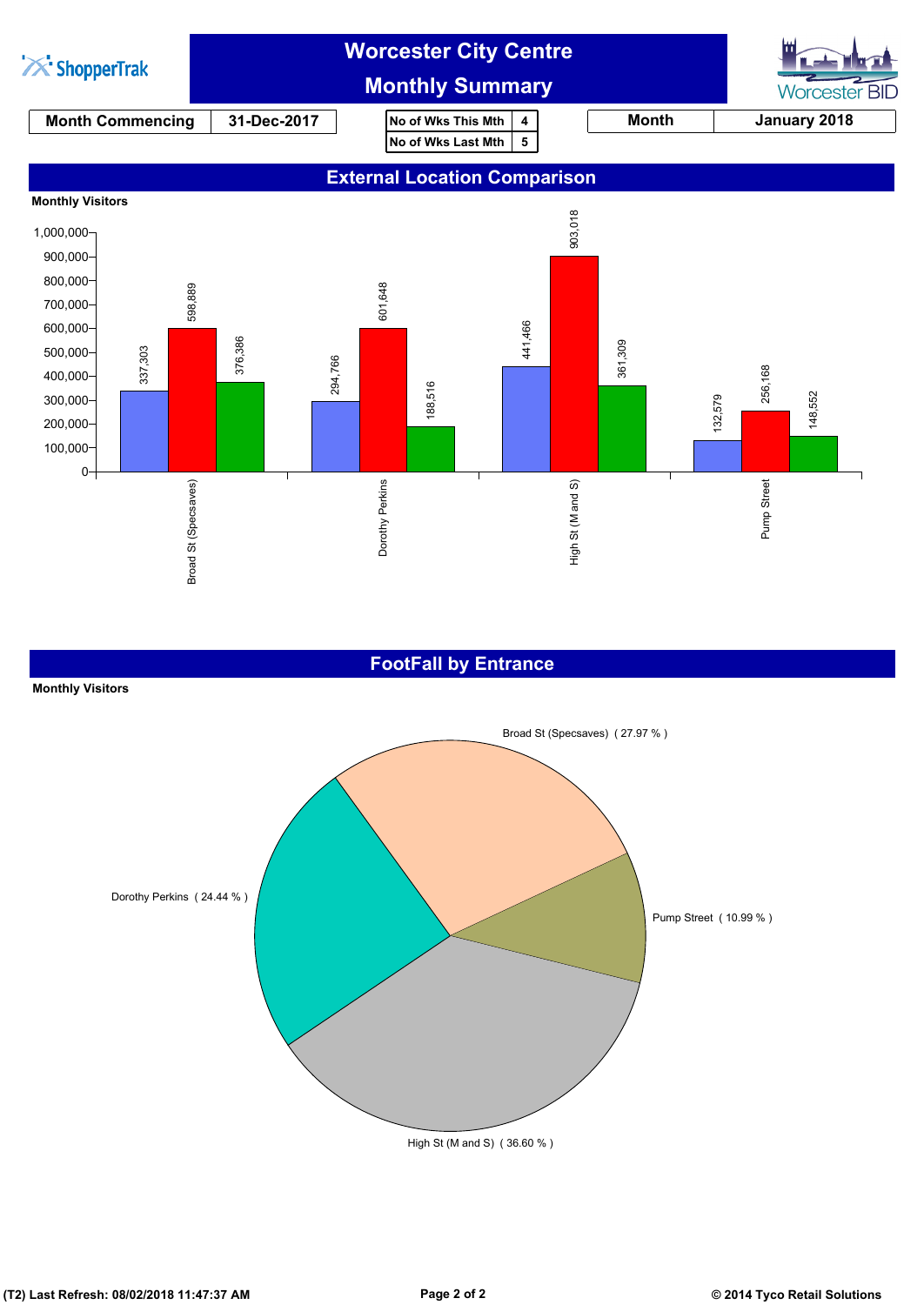

# **Worcester City Centre**

**Monthly Summary**



**Month Commencing 31-Dec-2017 Month Month** January 2018

**Weather**

| W/C         |     | Weather AM | Weather PM |
|-------------|-----|------------|------------|
| 07-Jan-2018 | Sun | 4.0        | 5.0        |
|             |     | `⊕`-       |            |
|             | Mon | 3.0        | 2.0        |
|             |     |            | ╬          |
|             | Tue | 4.0        | 6.0        |
|             |     | $\int$     |            |
|             | Wed | 8.0        | 8.0        |
|             |     | <b>FOG</b> | FOG        |
|             | Thu | 5.0        | 6.0        |
|             |     |            |            |
|             | Fri | 5.0        | 6.0        |
|             |     |            |            |
|             | Sat | 5.0        | 6.0        |
|             |     |            |            |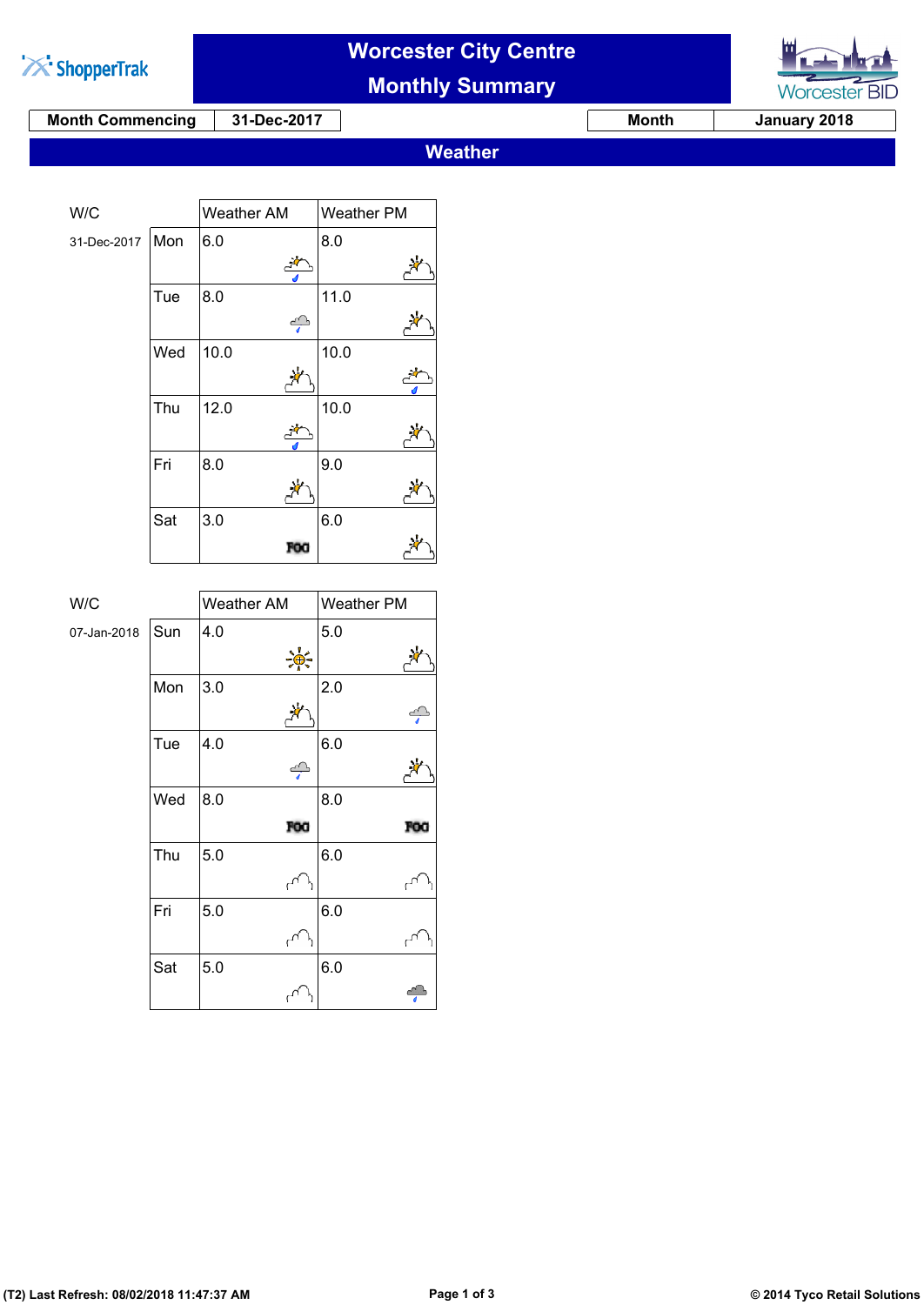

# **Worcester City Centre**





**Month Commencing 31-Dec-2017 Month Month** January 2018

| W/C         |     | Weather AM |               | Weather PM |  |
|-------------|-----|------------|---------------|------------|--|
| 14-Jan-2018 | Sun | 4.0        |               | 5.0        |  |
|             |     |            |               |            |  |
|             | Mon | 10.0       |               | 11.0       |  |
|             |     |            | $\rightarrow$ |            |  |
|             | Tue | 7.0        |               | 7.0        |  |
|             |     |            |               |            |  |
|             | Wed | 7.0        |               | 8.0        |  |
|             |     |            |               |            |  |
|             | Thu | 9.0        |               | 8.0        |  |
|             |     |            |               |            |  |
|             | Fri | 8.0        |               | 8.0        |  |
|             |     |            |               |            |  |
|             | Sat | 5.0        |               | 5.0        |  |
|             |     |            |               |            |  |

| W/C         |     | Weather AM           | Weather PM |
|-------------|-----|----------------------|------------|
| 21-Jan-2018 | Sun | 3.0                  | 9.0        |
|             |     | $\rightarrow$        | ÷          |
|             | Mon | 10.0                 | 10.0       |
|             |     |                      |            |
|             | Tue | 13.0                 | 13.0       |
|             |     | $\frac{d}{dt}$       | ÷          |
|             | Wed | 9.0                  | 8.0        |
|             |     | $\frac{1}{\sqrt{2}}$ |            |
|             | Thu | 10.0                 | 10.0       |
|             |     |                      |            |
|             | Fri | 7.0                  | 8.0        |
|             |     |                      |            |
|             | Sat | 8.0                  | 12.0       |
|             |     |                      |            |

### **Management Highlights**

| W/C         |     |                 |                 |
|-------------|-----|-----------------|-----------------|
| 31-Dec-2017 | Sun | Notable Dates   | New Years Eve   |
|             |     | School Holidays | School Holidays |
|             | Mon | Bank Holiday    | New Years Day   |
|             |     | School Holidays | School Holidays |